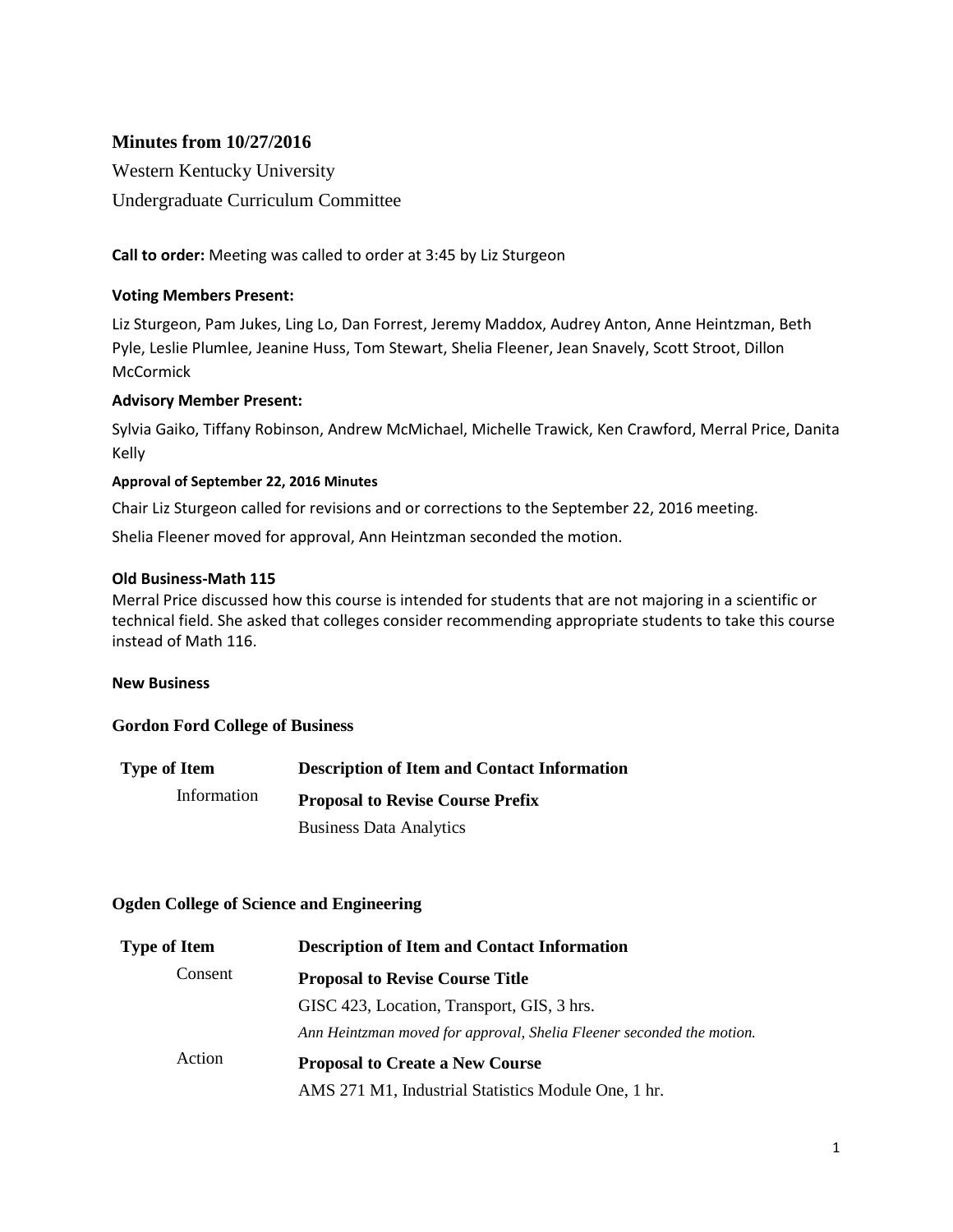*Ann Heintzman moved to bundle and approve AMS 271-M1, AMS 271-M2 and MMS 271-M3, Shelia Fleener seconded the motion.* 

| <b>Proposal to Create a New Course</b>                              |
|---------------------------------------------------------------------|
| AMS 271 M2, Industrial Statistics Module Two, 1 hr.                 |
| <b>Proposal to Create a New Course</b>                              |
| AMS 271 M3, Industrial Statistics Module Three, 1 hr.               |
| <b>Proposal to Revise a Program</b>                                 |
| Ref. 366, Minor in Geographic Information Systems, 23 hrs.          |
| Shelia Fleener moved for approval, Tom Stewart seconded the motion. |
| <b>Proposal to Revise a Program</b>                                 |
| Ref. 576, Major in Geographic Information Science, 53 hrs.          |
| Ann Heintzman moved for approval, Audrey Anton seconded the motion. |
|                                                                     |

### **College of Health and Human Services**

| <b>Type of Item</b> | <b>Description of Item and Contact Information</b>                    |
|---------------------|-----------------------------------------------------------------------|
| Consent             | <b>Proposal to Create an Equivalent Course</b>                        |
|                     | FACS 422 (PSY 422) Adolescent Psychology                              |
|                     | Ann Heintzman moved for approval, Shelia Fleener seconded the motion  |
| Action              | <b>Proposal to Create an Equivalent Course</b>                        |
|                     | HIM 290 (AH 290) Medical Terminology                                  |
|                     | Ann Heintzman moved for approval, Shelia Fleener seconded the motion  |
| Action              | <b>Proposal to Create a New Course</b>                                |
|                     | <b>IDFM 436 Global Apparel Merchandising</b>                          |
|                     | Ann Heintzman moved for approval, Shelia Fleener seconded the motion  |
| Action              | <b>Proposal to Revise a Program</b>                                   |
|                     | 425 Nutrition Minor                                                   |
|                     | Ann Heintzman moved for approval, Shelia Fleener seconded the motion  |
| Action              | <b>Proposal to Revise a Program</b>                                   |
|                     | 459 Social Work Minor                                                 |
|                     | Ann Heintzman moved for approval, Shelia Fleener seconded the motion  |
| Action              | <b>Proposal to Revise a Program</b>                                   |
|                     | 531 Interior Design and Fashion Merchandising                         |
|                     | Shelia Fleener moved for approval, Ann Heintzman seconded the motion. |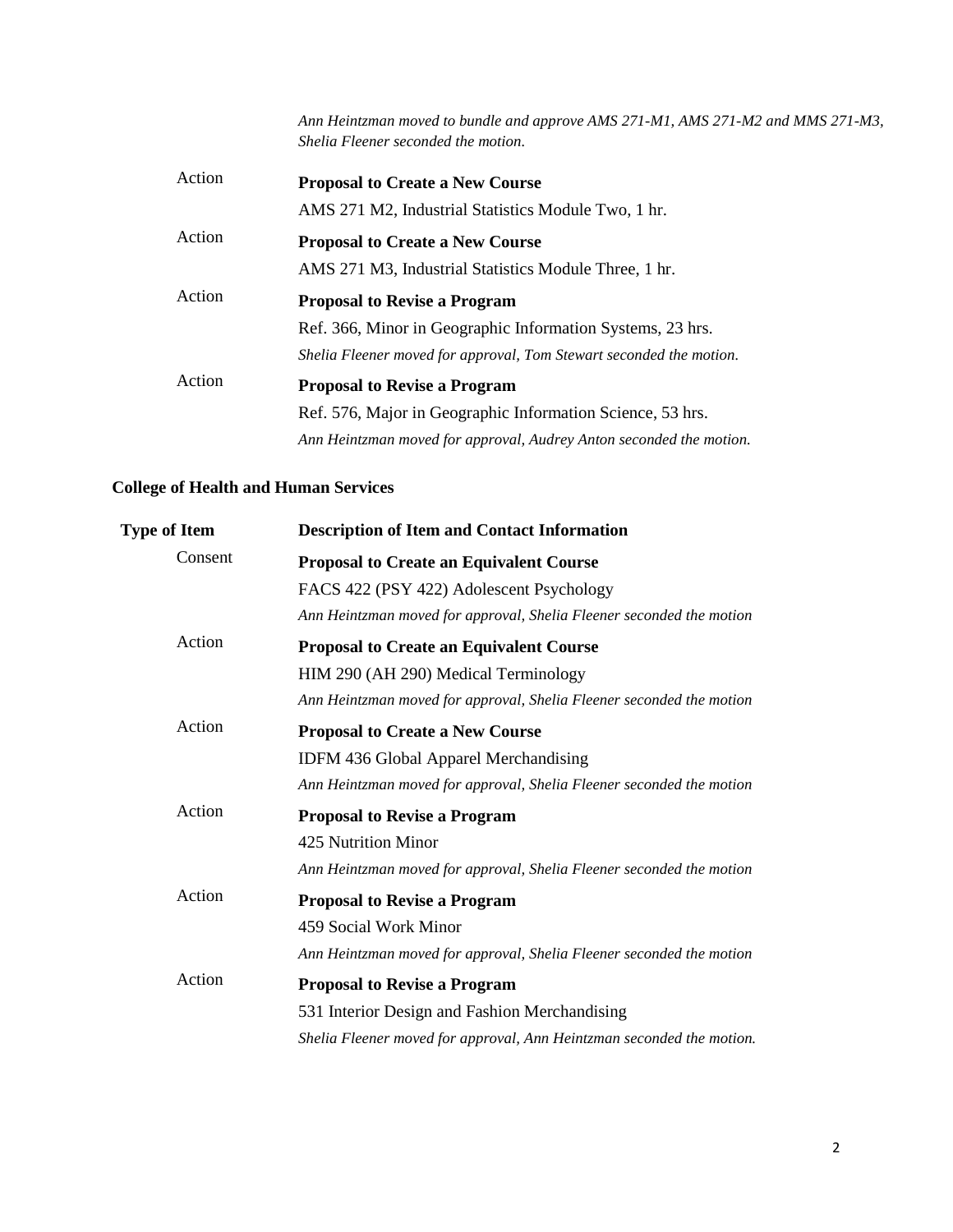# Action **Proposal to Revise a Program** 594 Social Work *Shelia Fleener moved for approval, Ann Heintzman seconded the motion.*

# **College of Education and Behavioral Sciences**

| <b>Type of Item</b> | <b>Description of Item and Contact Information</b>             |
|---------------------|----------------------------------------------------------------|
| Action              | <b>Proposal to Make Multiple Revisions to a Course</b>         |
|                     | EDU 385, Climate, Resources, and Society                       |
|                     | Pam Jukes moved for approval, Tom Stewart seconded the motion. |

# **Potter College of Arts & Letters**

| <b>Type of Item</b> | <b>Description of Item and Contact Information</b>                                                                                                                                     |
|---------------------|----------------------------------------------------------------------------------------------------------------------------------------------------------------------------------------|
| Information         | <b>Proposal to Revise Course Prerequisites/Corequisites</b><br>ENG 299-Introduction to English Studies                                                                                 |
| Consent             | <b>Proposal to Revise Course Prerequisites/Corequisites</b><br>*ENG 300—Writing in the Disciplines<br>* Ann Heintzman moved to bundle and approve, Shelia Fleener seconded the motion. |
| Consent             | <b>Proposal to Revise Course Prerequisites/Corequisites</b><br>*ENG 309—Documentary Film                                                                                               |
| Consent             | <b>Proposal to Revise Course Prerequisites/Corequisites</b><br>*ENG 320—American Studies I                                                                                             |
| Consent             | <b>Proposal to Revise Course Prerequisites/Corequisites</b><br>*ENG 339—Special Topics in Literature                                                                                   |
| Consent             | <b>Proposal to Revise Course Prerequisites/Corequisites</b><br>*ENG 340—Speculative Fiction                                                                                            |
| Consent             | <b>Proposal to Revise Course Prerequisites/Corequisites</b><br>*ENG 354—History of Drama to 1640                                                                                       |
| Consent             | <b>Proposal to Revise Course Prerequisites/Corequisites</b><br>*THEA 354—History of Drama to 1640                                                                                      |
| Consent             | <b>Proposal to Revise Course Prerequisites/Corequisites</b><br>*ENG 355—History of Drama Since 1640                                                                                    |
| Consent             | <b>Proposal to Revise Course Prerequisites/Corequisites</b><br>*THEA 355—History of Drama Since 1640                                                                                   |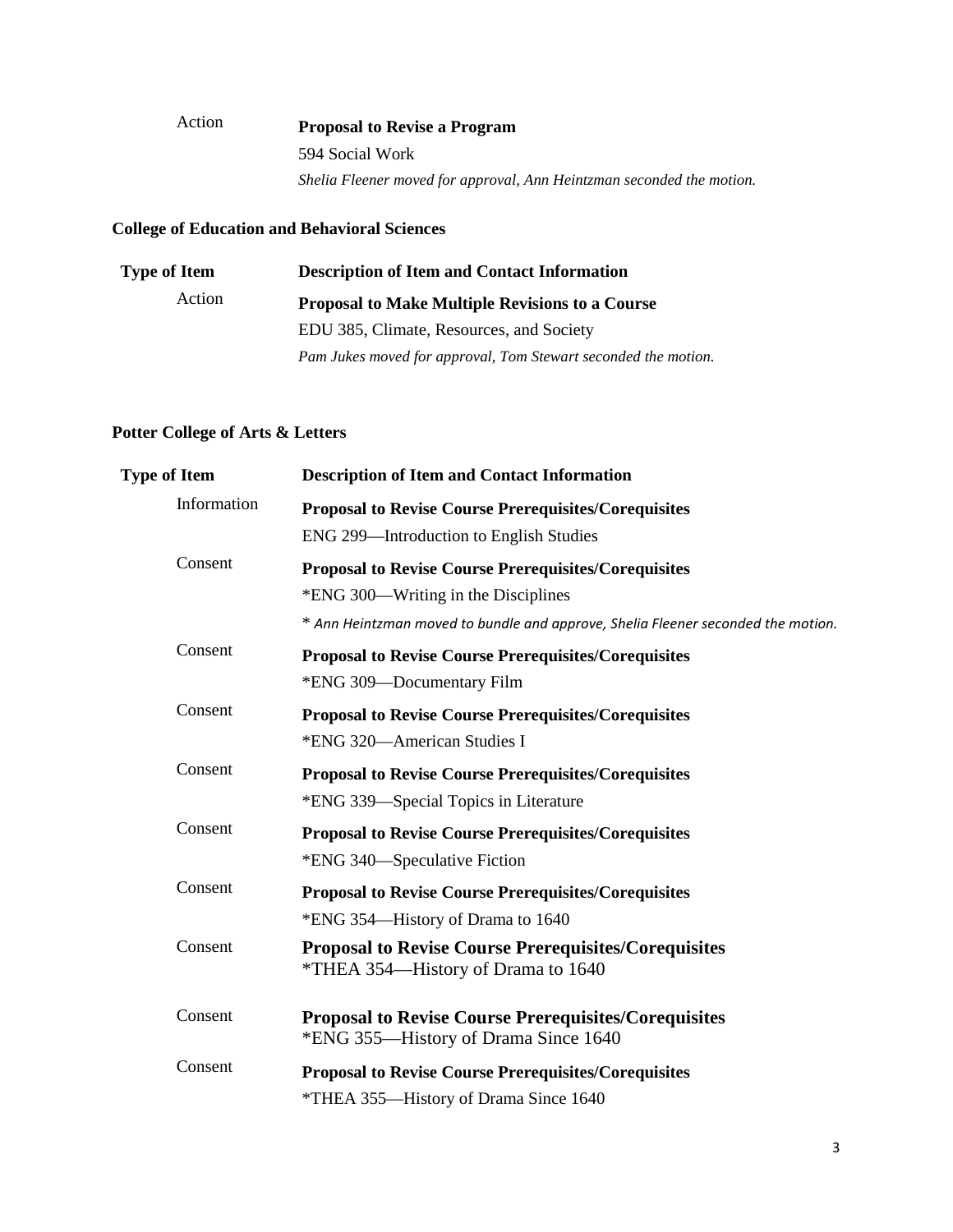| Consent | <b>Proposal to Revise Course Prerequisites/Corequisites</b>                                           |
|---------|-------------------------------------------------------------------------------------------------------|
|         | *ENG 365-Film Adaptation                                                                              |
| Consent | <b>Proposal to Revise Course Prerequisites/Corequisites</b>                                           |
|         | *ENG 387—Studies in Autobiography                                                                     |
| Consent | <b>Proposal to Revise Course Prerequisites/Corequisites</b>                                           |
|         | *ENG 396-Mythology                                                                                    |
| Consent | <b>Proposal to Revise Course Prerequisites/Corequisites</b>                                           |
|         | *ENG 398—Hemingway and Faulkner                                                                       |
| Consent | <b>Proposal to Revise Course Prerequisites/Corequisites</b>                                           |
|         | *ENG 399—Topics in English                                                                            |
| Consent | <b>Proposal to Revise Course Prerequisites/Corequisites</b>                                           |
|         | *ENG 407—Linguistic Analysis                                                                          |
| Consent | <b>Proposal to Revise Course Prerequisites/Corequisites</b>                                           |
|         | *ENG 410—Composition Theory and Practice in Writing Instruction                                       |
| Consent | <b>Proposal to Revise Course Prerequisites/Corequisites</b>                                           |
|         | *ENG 430-19th Century American Literature                                                             |
| Consent | Edited 6/27/2017                                                                                      |
|         | <b>Proposal to Revise Course Prerequisites/Corequisites</b><br>*ENG 455/THEA 455-American Drama       |
| Consent |                                                                                                       |
|         | <b>Proposal to Revise Course Prerequisites/Corequisites</b><br>*ENG 459/THEA 459-Modern Drama         |
| Consent |                                                                                                       |
|         | <b>Proposal to Revise Course Prerequisites/Corequisites</b><br>*ENG 460—Literary Theory and Criticism |
| Consent | <b>Proposal to Revise Course Prerequisites/Corequisites</b>                                           |
|         | *ENG 481-Chaucer                                                                                      |
| Consent | <b>Proposal to Revise Course Prerequisites/Corequisites</b>                                           |
|         | *ENG 486—The Eighteenth Century                                                                       |
| Consent | <b>Proposal to Revise Course Prerequisites/Corequisites</b>                                           |
|         | *ENG 487—Dante's <i>Divine Comedy</i> and its Influences                                              |
| Consent | <b>Proposal to Revise Course Prerequisites/Corequisites</b>                                           |
|         | *ENG 493—American Poetry                                                                              |
| Consent | <b>Proposal to Revise Course Number</b>                                                               |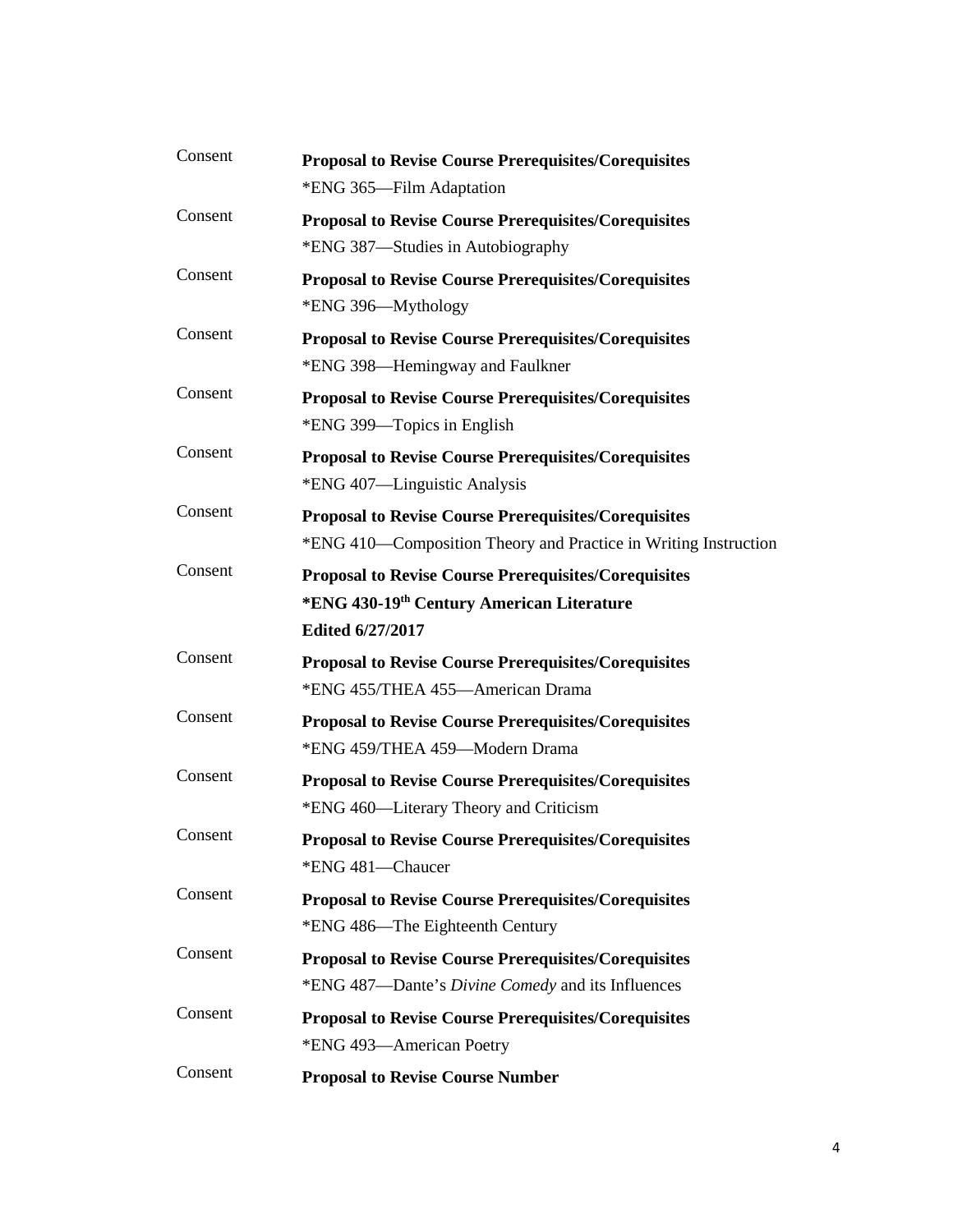# \*ENG 304—English Language

| Consent | <b>Proposal to Revise Course Title</b>                                           |
|---------|----------------------------------------------------------------------------------|
|         | *ENG 414—Advanced Professional Writing Workshop                                  |
| Consent | <b>Proposal to Delete a Course</b>                                               |
|         | *ENG 368—Japanese Cinema in Translation                                          |
| Consent | <b>Proposal to Delete a Course</b>                                               |
|         | *ENG 390-American Masterpieces                                                   |
| Consent | <b>Proposal to Revise Course Catalog Listing</b>                                 |
|         | *RELS 102- Introduction to Religious Studies                                     |
| Consent | <b>Proposal to Revise Course Prerequisites</b>                                   |
|         | *DANC 300-Dance Company                                                          |
| Consent | <i>*Proposal to Revise Course Title</i>                                          |
|         | THEA 385, Applied Vocal Styles II                                                |
| Action  | <b>Proposal to Revise Course Prerequisite</b>                                    |
|         | ENG 366/THEA 366, History of Narrative Film                                      |
|         | ^ Shelia Fleener moved to bundle and approve, Ann Heintzman seconded the motion. |
| Action  | <b>Proposal to Revise Course Number</b>                                          |
|         | ^PJ362, Short Form Documentary                                                   |
| Action  | <b>Proposal to Make Multiple Revisions to a Course</b>                           |
|         | <b>AENG 203—Introduction to Creative Writing</b>                                 |
| Action  | <b>Proposal to Make Multiple Revisions to a Course</b>                           |
|         | <b>^ENG 333-Medieval Literature</b>                                              |
| Action  | <b>Proposal to Make Multiple Revisions to a Course</b>                           |
|         | ^ENG 360—Gay and Lesbian Literature                                              |
| Action  | <b>Proposal to Make Multiple Revisions to a Course</b>                           |
|         | ^ENG 369-Cooperative Education in English II                                     |
| Action  | <b>Proposal to Make Multiple Revisions to a Course</b>                           |
|         | ^ENG 370-Multicultural Literature in America                                     |
| Action  | <b>Proposal to Make Multiple Revisions to a Course</b>                           |
|         | <b>ARAICH 281</b> —Survey of English Literature I                                |
| Action  | <b>Proposal to Make Multiple Revisions to a Course</b>                           |
|         | ^ENG 382-Survey of English Literature II                                         |
| Action  | Proposal to Make Multiple Revisions to a Course                                  |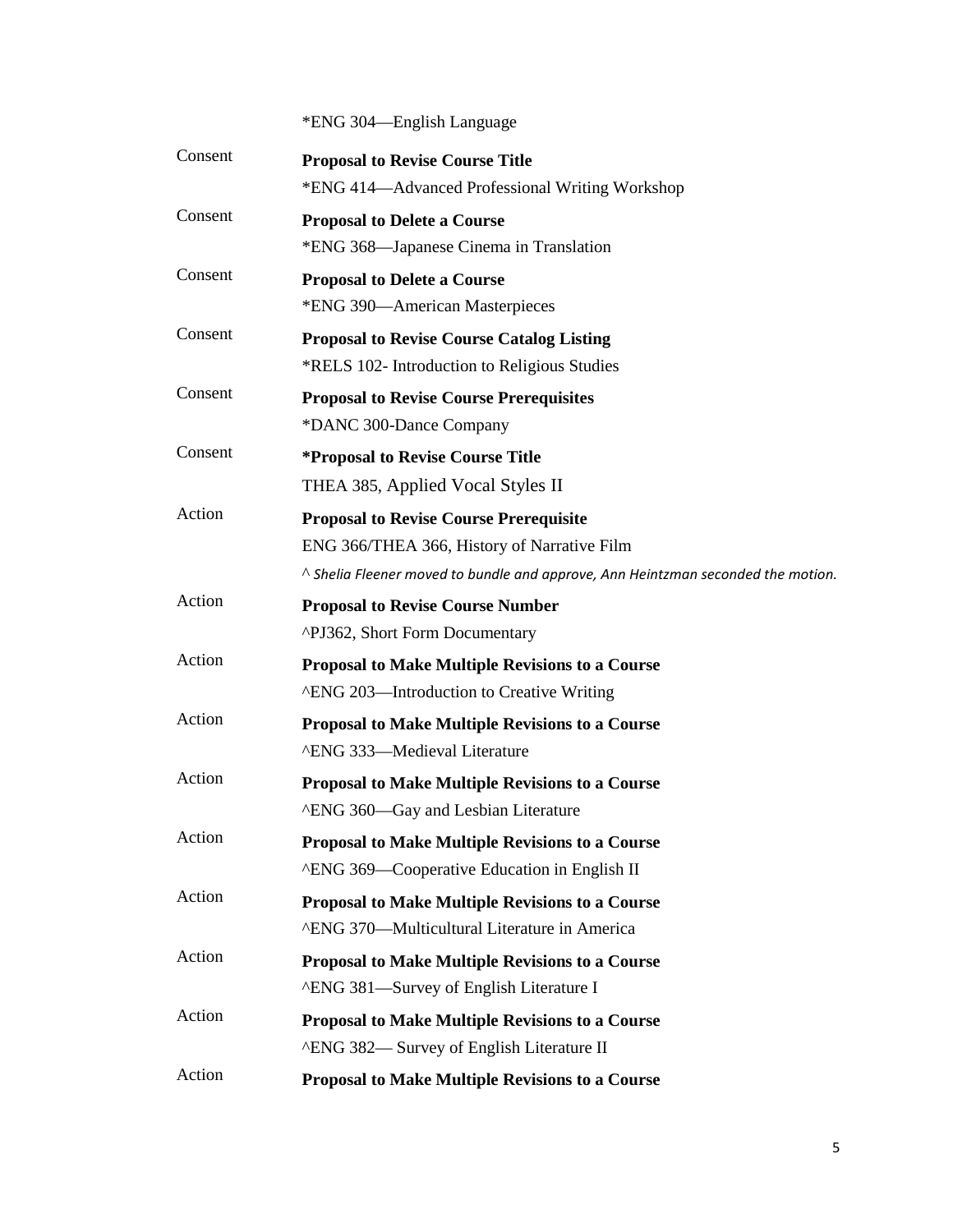### ^ENG 385—World Literature

| Action | <b>Proposal to Make Multiple Revisions to a Course</b> |
|--------|--------------------------------------------------------|
|        | <b>AENG 389— Cooperative Education in English II</b>   |
| Action | <b>Proposal to Make Multiple Revisions to a Course</b> |
|        | <b>AENG 391— Survey of American Literature I</b>       |
| Action | <b>Proposal to Make Multiple Revisions to a Course</b> |
|        | <b>AENG 392— Survey of American Literature II</b>      |
| Action | <b>Proposal to Make Multiple Revisions to a Course</b> |
|        | <b>^ENG 393—African-American Literature</b>            |
| Action | <b>Proposal to Make Multiple Revisions to a Course</b> |
|        | <b>^AFAM 393—African-American Literature</b>           |
| Action | Proposal to Make Multiple Revisions to a Course        |
|        | ^ENG 394-Kentucky Literature                           |
| Action | <b>Proposal to Make Multiple Revisions to a Course</b> |
|        | ^ENG 395—Contemporary Literature                       |
| Action | <b>Proposal to Make Multiple Revisions to a Course</b> |
|        | <b>AENG 412—Theory and Practice of Rhetoric</b>        |
| Action | <b>Proposal to Make Multiple Revisions to a Course</b> |
|        | <b>^ENG 457—British Literature Since 1900</b>          |
| Action | <b>Proposal to Make Multiple Revisions to a Course</b> |
|        | <b>^ENG 468—Early Modern English Literature</b>        |
| Action | <b>Proposal to Make Multiple Revisions to a Course</b> |
|        | ^ENG 482-Shakespeare                                   |
| Action | <b>Proposal to Make Multiple Revisions to a Course</b> |
|        | ^ENG 484-British Romanticism                           |
| Action | <b>Proposal to Make Multiple Revisions to a Course</b> |
|        | ^ENG 488-Literature of the Victorian Age               |
| Action | <b>Proposal to Make Multiple Revisions to a Course</b> |
|        | ^ENG 489— The English Novel                            |
| Action | <b>Proposal to Make Multiple Revisions to a Course</b> |
|        | <b>AENG 490—The American Novel</b>                     |
| Action | <b>Proposal to Make Multiple Revisions to a Course</b> |
|        | <b>^ENG 495-Southern Literature</b>                    |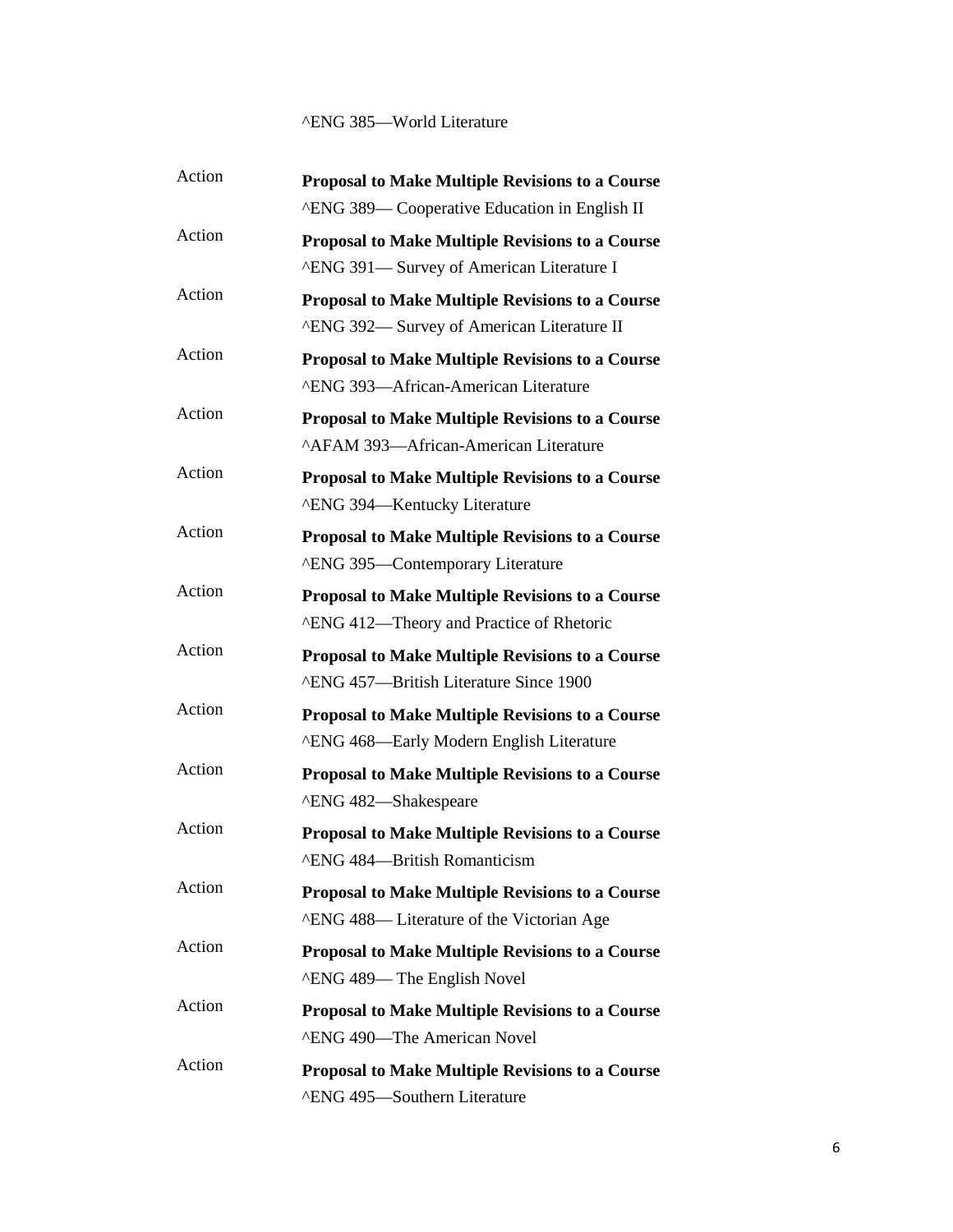| Action | <b>Proposal to Make Multiple Revisions to a Course</b>                         |
|--------|--------------------------------------------------------------------------------|
|        | ^ENG 497-Women's Literature                                                    |
| Action | <b>Proposal to Create a New Course</b>                                         |
|        | +ENG 212— Introduction to Digital Texts and Media                              |
|        | +Scott Stroot moved to bundle and approve, Shelia Fleener seconded the motion. |
| Action | <b>Proposal to Create a New Course</b>                                         |
|        | +ENG 312— Reading as a Writer                                                  |
| Action | <b>Proposal to Create a New Course</b>                                         |
|        | +ENG 416-Literature/EST Capstone                                               |
| Action | <b>Proposal to Create a New Course</b>                                         |
|        | +ARBC 310- Structure of the Arabic Language                                    |
|        | +Scott Stroot moved to bundle and approve, Shelia Fleener seconded the motion  |
| Action | <b>Proposal to Create a New Course</b>                                         |
|        | +ARBC 436- Qur'anic Arabic                                                     |
| Action | <b>Proposal to Create a New Course</b>                                         |
|        | +MUS 323-Music and Drama: From Opera to Musical Theatre and Film               |
| Action | <b>Proposal to Create a New Course</b>                                         |
|        | POP 389, Independent Studies in Popular Culture Studies                        |
|        | Scott Stroot moved for approval, Shelia Fleener seconded the motion.           |
| Action | <b>Proposal to Create a New Course</b>                                         |
|        | THEA 324-Applied Vocal Styles I                                                |
|        | Scott Stroot moved for approval, Ann Heintzman seconded the motion.            |
| Action | <b>Proposal to Revise Program</b>                                              |
|        | Theatre Minor (490)                                                            |
|        | Scott Stroot moved for approval, Ann Heintzman seconded the motion.            |
|        | <b>Proposal to Revise a Program</b>                                            |
| Action | Minor in History (Ref #392)                                                    |
|        | Scott Stroot moved for approval, Ann Heintzman seconded the motion.            |
|        | <b>Proposal to Revise a Program</b>                                            |
| Action | Major in History (Ref #695)                                                    |
|        | Shelia Fleener moved for approval, Ann Heintzman seconded the motion.          |
| Action | <b>Proposal to Revise a Program</b>                                            |
|        | Photojournalism (750)                                                          |